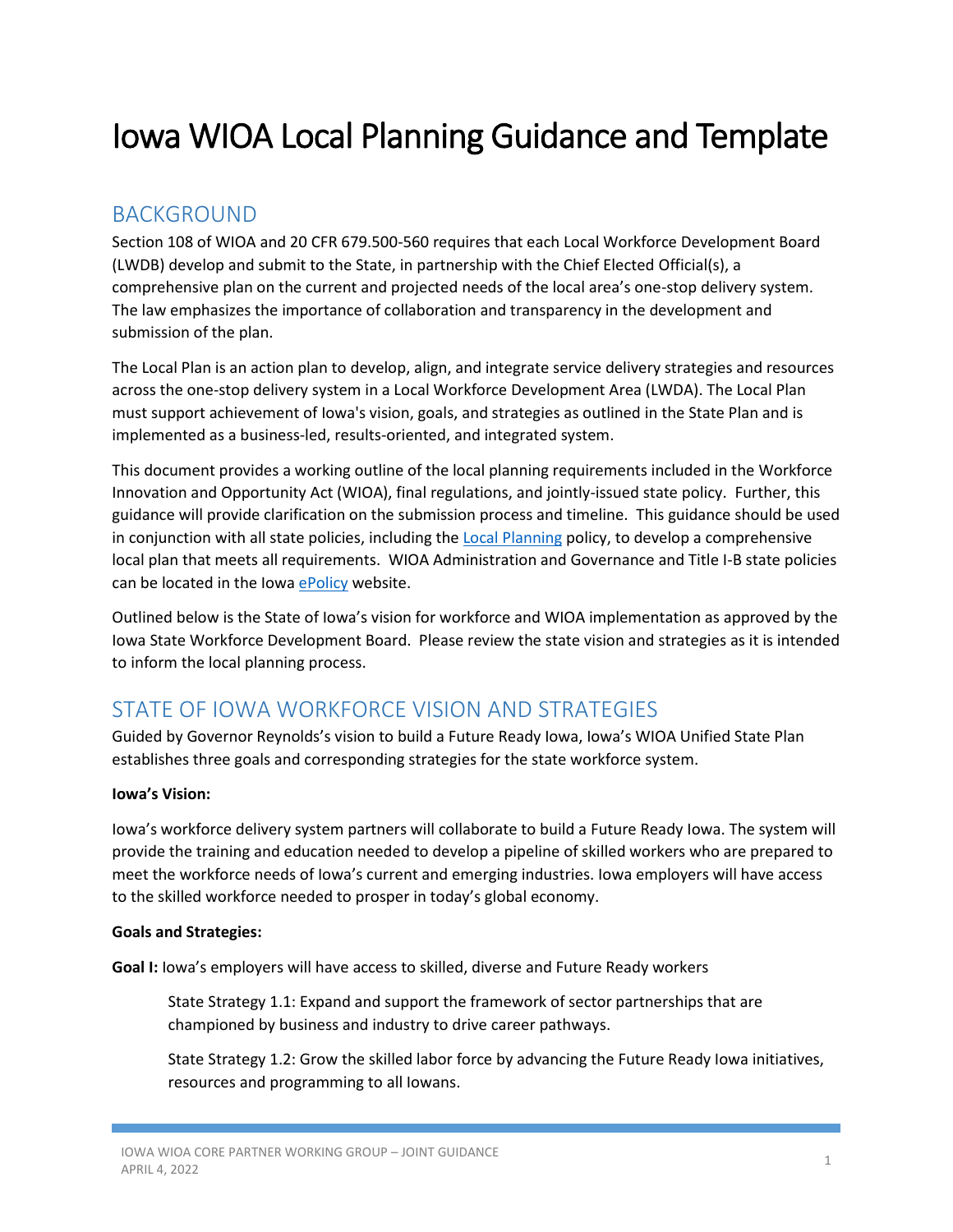State Strategy 1.3: Collaborate with sector partnerships and Iowa employers to enhance work based learning opportunities for all Iowans.

**Goal II:** All Iowans will be provided access to a continuum of high quality education, training, and career opportunities.

State Strategy 2.1: Further develop and promote accessible career pathways to all Iowans.

State Strategy 2.2: Educate the system, partners and communities about the programs, initiatives, resources and opportunities available to up-skill the workforce.

State Strategy 2.3: Connect all Iowans with long-term career opportunities from high-growth, indemand sectors.

**Goal III**: Iowa's workforce delivery system will align all programs and services in an accessible, seamless and integrated manner.

State Strategy 3.1: Align workforce programs and initiatives to improve service delivery and outcomes for all Iowans.

State Strategy 3.2: Ensure seamless access to programs and services of the workforce delivery system to all Iowans.

State Strategy 3.3: Continuous improvement of the system to ensure no programmatic or physical barriers exist to accessing programs and services by all Iowans.

Each goal has identified outcomes and measures that will be tracked statewide in order to gauge progress and to better understand our system's success in working towards this shared vision and shared goals. These goals and strategies should help all Iowa workforce delivery system partners consider how services are delivered, whether the services are reaching in need populations, and where improvements are needed to help address gaps in the system.

As primary contributors to the development of these strategies, LWDBs will be expected to communicate how they will support Iowa's growth with these strategies. Instructions are provided further in the guidance.

## LOCAL PLAN TIMELINE AND SUBMISSION

#### TIMELINE

WIOA requires each LWDB to submit a comprehensive 4-year plan, with a required review at the end of the first 2-year period of the plan. With the realignment of local workforce development areas and continued WIOA system transformation in Iowa throughout Program Years 2019 and 2020, Iowa will require the following timeline for development of local plans, to ensure all local plans cycles are consistent with the state planning cycle beginning in Program year 2024.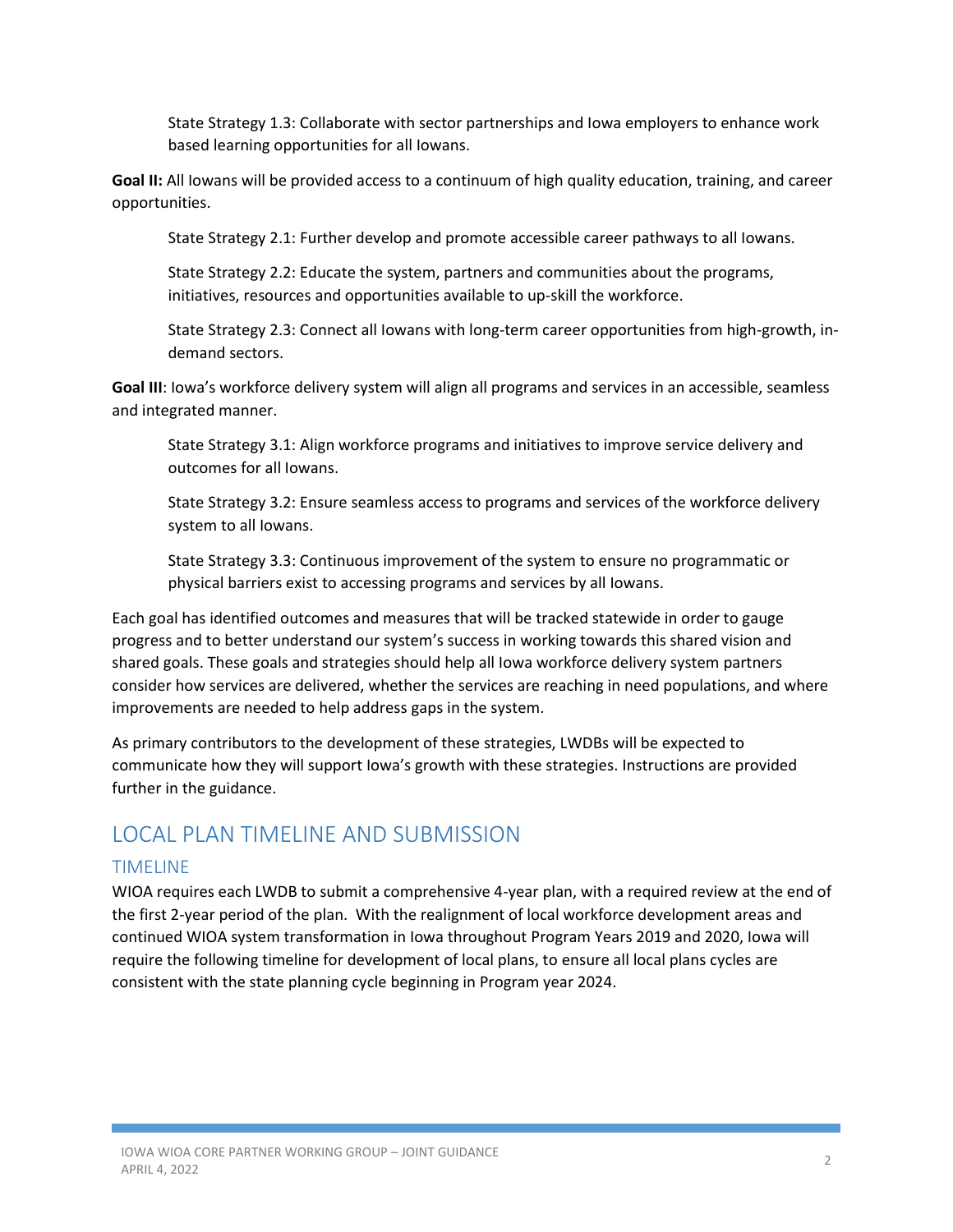#### DEADLINES CHART

| <b>DEADLINE</b>         | <b>KEY TASK</b>                                           |
|-------------------------|-----------------------------------------------------------|
| <b>January 15, 2021</b> | Local Planning Guidance published                         |
| August 13, 2021         | Suggested deadline to post local plan for required 30-day |
|                         | public comment period                                     |
| September 15, 2021      | Suggested deadline for end of public comment period       |
| October 1, 2021         | Deadline to submit Local Plans to State for review        |
| <b>January 1, 2022</b>  | Effective date of Local Plans for PY21 - PY23             |
| <b>April 1, 2024</b>    | Deadline for submission of PY24 - PY27 4-year Local Plans |

Local Plans will be reviewed in the order received by the Iowa State Core Partner Working Group.

#### **SUBMISSION**

Each local plan is required to be submitted on or before the deadline of 12:59pm October 1, 2021 within the *[IowaGrants.gov](https://www.iowagrants.gov/index.do)* system. Additional training and guidance on this system will be provided at a later date. The submission of the plan will follow the outline of local plan contents below.

## LOCAL PLAN CONTENTS

The following sections are designed to function as an outline of the local plan sections. The required content sections are in outline form, while additional "Notes" are included under some sections to provide additional guidance and suggestions for plan contents. Each section of the outline will be a section within the IowaGrants system for submission of the plan. With the "Notes" sections removed, the outline can be used to draft your responses to each section and to create a draft plan to post for public comment.

### SECTION 1 – INFRASTRUCTURE

A description of the local workforce development system in the local area.

- 1. Describe the local workforce delivery system in the local workforce development area (LWDA), including the following:
	- a. Name of the LWDA
	- b. Identification of the counties included in the LWDA
	- c. A roster of all LWDB members, including the organization representing and title/role and the city/county each is from, and identification of the LWDB Chairperson
	- d. Identification of Subcommittees of the LWDB and the chair of each
	- e. Identification of the Fiscal Agent (entity responsible for disbursal of Title I grant funds)
	- f. Identification of all LWDB Staff and brief description of their role(s)
	- g. Identification of the competitively selected WIOA Title I Adult, Dislocated Worker, and Youth service providers
	- h. Identification of the One-Stop Operator for the local area
	- i. Identification of the office locations in the local area, including:
		- i. Comprehensive One-Stop locations
		- ii. Affiliated sites
		- iii. Specialized Centers
	- j. A description of the process used to draft the local plan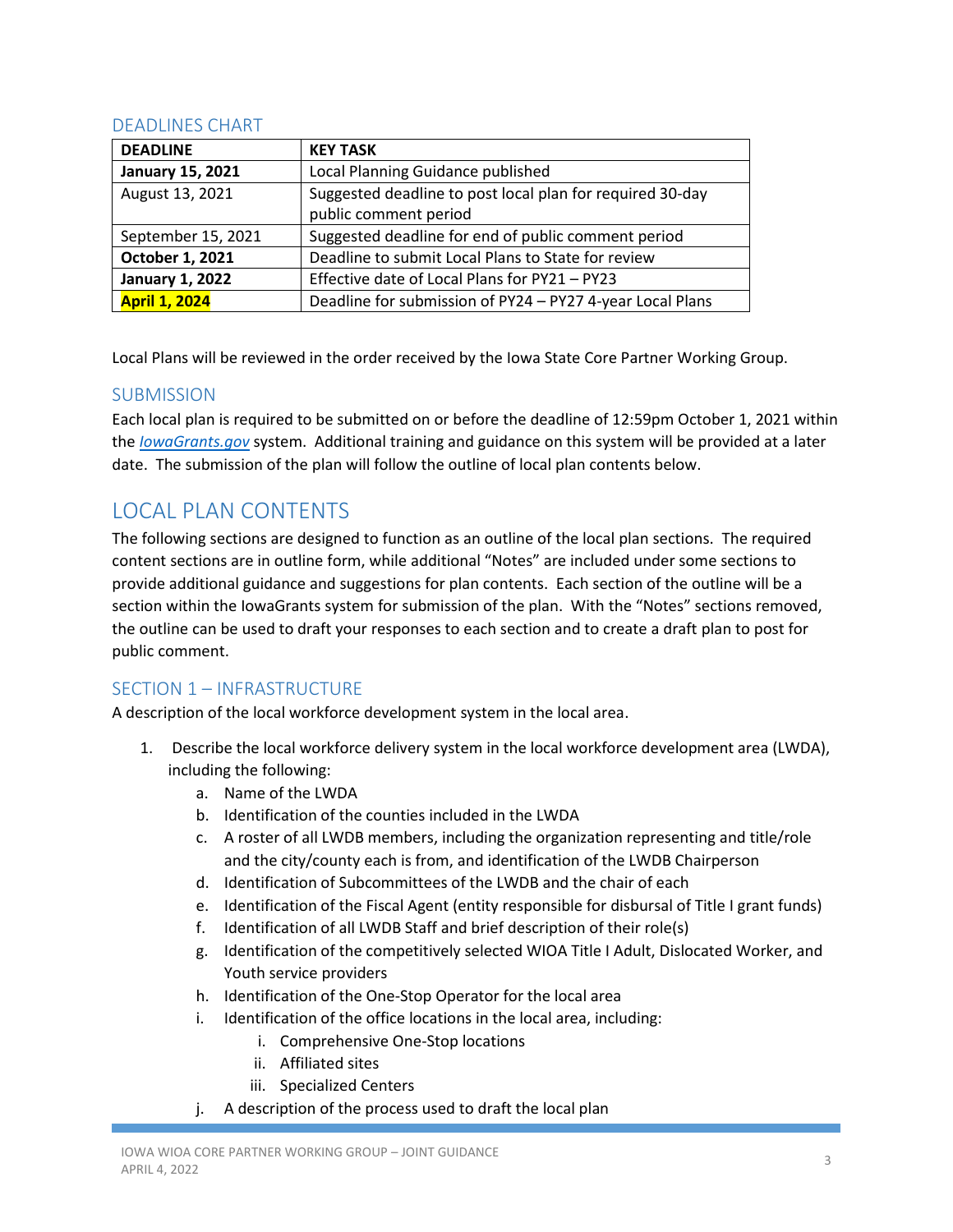#### SECTION 2 – STRATEGIC PLANNING ELEMENTS

Questions in this section are designed to address the aspects of the local area's labor force, such as its composition and the determination of skills gaps between the talent needed by employers in the local area and the knowledge and skills held by workers and job seekers. It is recommended that these plans include data samples and streamlined graphics and tables that support the narrative provided. The local board must cite the source(s) used to collect all or part of the local area labor market

- 1. **Economic Analysis:** Include a local area analysis of the:
	- a. Economic conditions including existing and emerging in-demand industry sectors and occupations.
	- b. Employment needs of employers in existing and emerging in-demand industry sectors and occupations.

*NOTE: Planners should describe and analyze local labor market information data so as to articulate the local area's economic conditions and employment needs of employers. This includes: identification of key industry sectors, identification of existing and emerging in-demand industry sectors and occupations based on growth, demand projections, etc. In providing an analysis in this section, LWDBs may use an existing analysis of the local rea economy to meet the requirements, as long as it is within a year of final submission. [20 CFR 679.560(a)(1)(iii)]. Best Practices for this section include: conducting surveys and focus groups with employers to identify their needs, consultation with local sector boards, consultation with local chambers of commerce, consultation with local area business services teams, etc.*

#### 2. **Workforce Analysis:** Include a current analysis of:

- a. The knowledge and skills needed to meet the employment needs of employers in the local area, including employment needs in in-demand industry sectors and occupations.
- b. An analysis of the local workforce, including current labor force employment and unemployment data, information on labor market trends, and education and skill levels of the workforce, including individuals with barriers to employment.

*NOTE: The narrative should focus on characteristics of the local area population such as age distribution, educational attainment levels, individuals with barriers to employment, and employment status. This section should focus on trends in each of these areas and explain why some of these groups are harder or easier to serve. The response should explain how the local area identifies skills gaps between the existing labor force and the needs of area employers and the qualifications of the existing workforce. The narrative may also be supported by identifying the certifications, degrees or fields of study most in-demand in the local area, identifying the employability skills most desired by employers in the area, identifying special*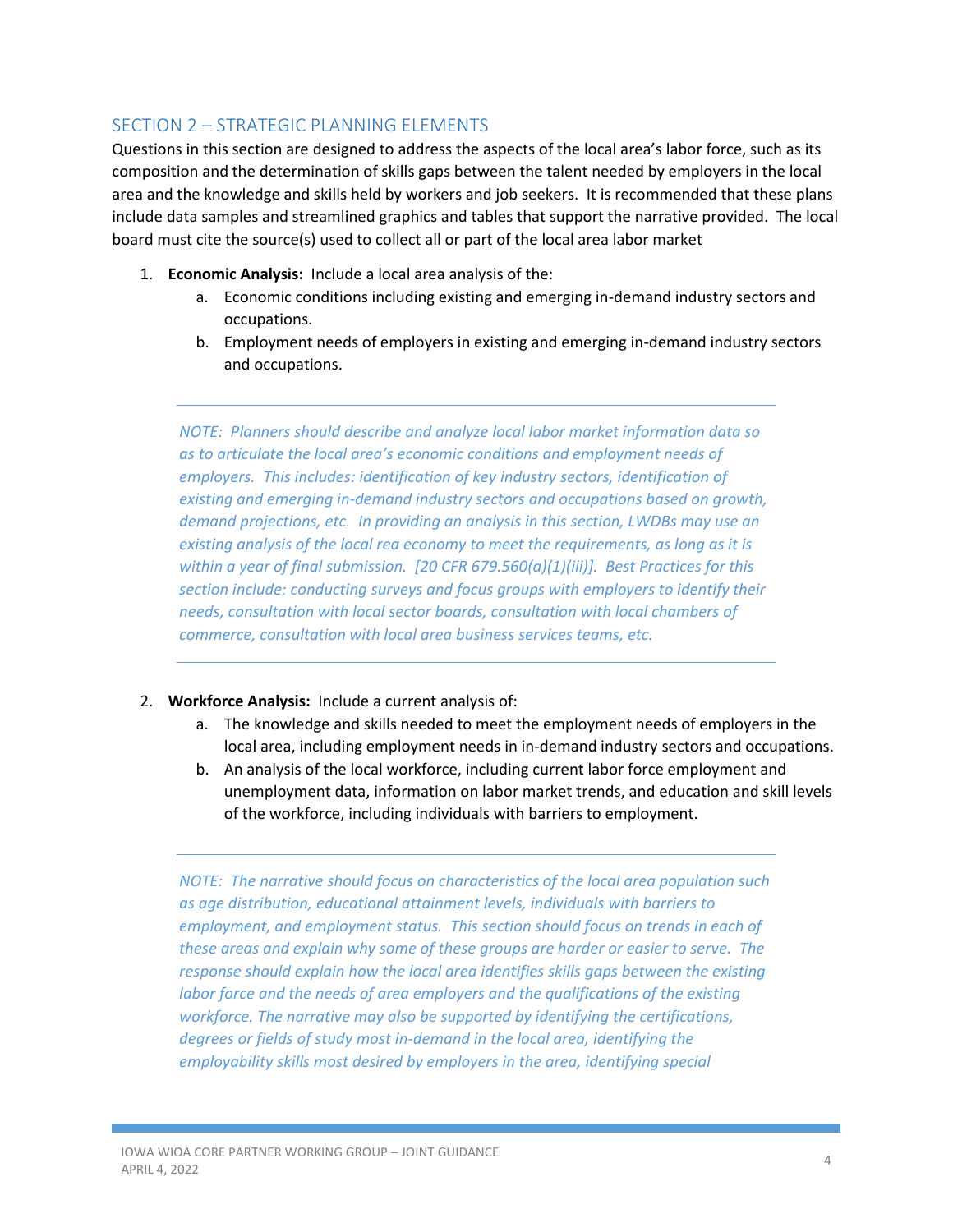*populations that exist in the area and any policy/service implications to meet the needs of these individuals, etc.* 

- 3. **Workforce Development, Education and Training Analysis:** Include an analysis of:
	- a. The strengths and weaknesses of workforce development activities.
	- b. Capacity to provide the workforce development activities to address the education and skill needs of the workforce, including individuals with barriers to employment.
	- c. The employment needs of employers.

*NOTE: In addition to the required analysis, the narrative may address how well existing training programs in the area prepare job seekers to enter and retain employment in the area's in-demand industry sectors and occupations and/or analyze the capacity of the area's workforce partners to provide activities to address the needs of area employers.*

- 4. **Vision**  Include a description of:
	- a. The LWDB's strategic vision to support the economic growth and economic selfsufficiency of the local area, including:
		- i. Goals for preparing an educated and skilled workforce, including youth and individuals with barriers to employment.
		- ii. Goals relating to performance accountability measures based on the performance indicators.
	- b. The LWDB's strategic vision to align local resources, required partners, and entities that carry out core programs to achieve the strategic vision and goals.

*NOTE: The local area's strategic vision and goals must align with the State of Iowa's vision, goals, and strategies. The local area's strategic vision and goals should demonstrate how the local area will align resources with the core and required programs to ensure an educated and skilled workforce is available to meet employer demand.* 

- 5. **Strategies** Taking into account the analyses described in sections 1-3 above:
	- a. Describe the strategy to work with the entities that carryout the core programs and required partners to align resources available in the local area to achieve the strategic vision and goals described in section 4 above.

*NOTE: Provide an explanation of how these strategies will assist in aligning all of the resources available to achieve the strategic vision and goals of the local area.*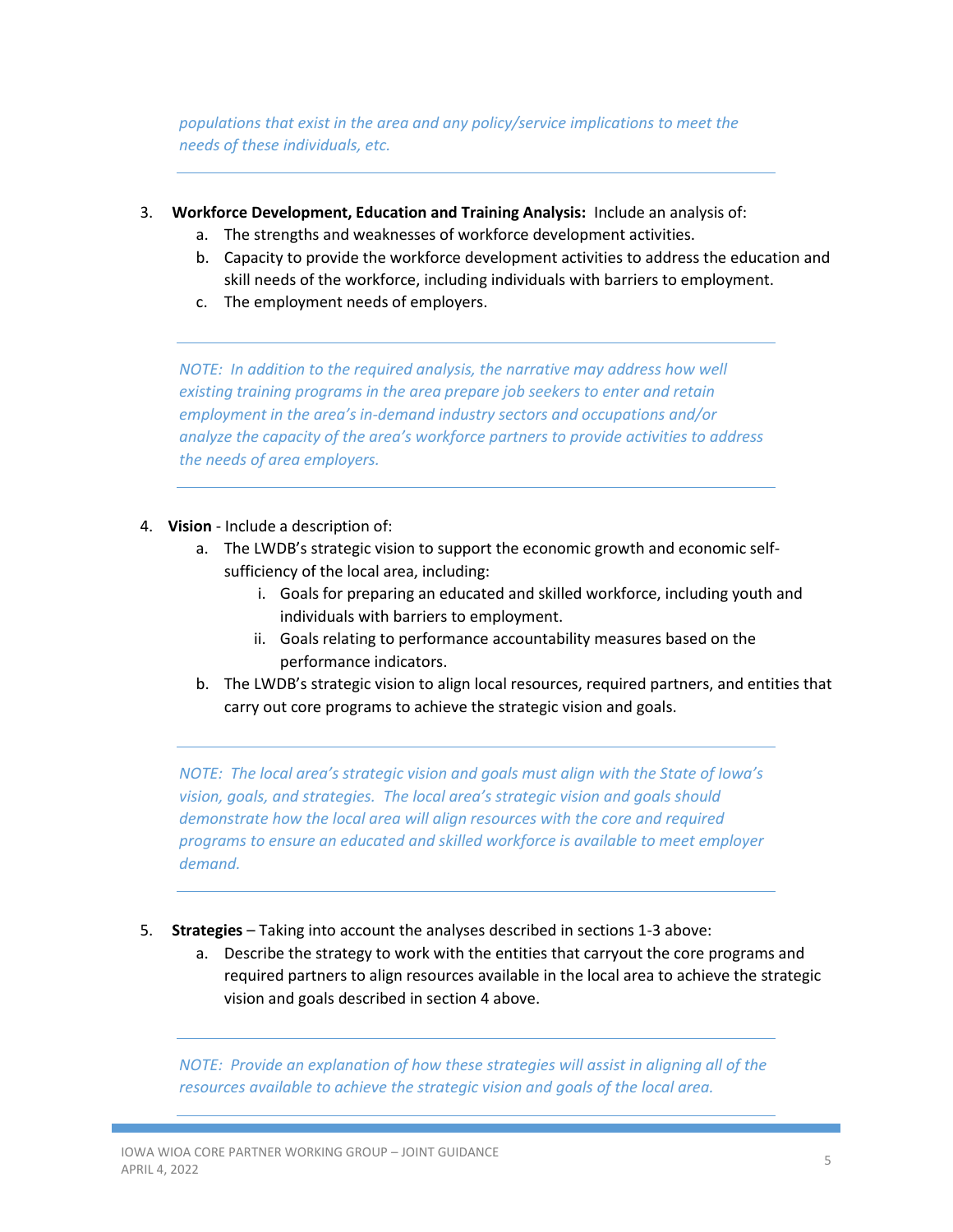#### SECTION 3 – Iowa*WORKS* SYSTEM COORDINATION

Questions in this section are designed to address collaboration and coordination across workforce system partners to ensure the LWDB is administering an effective and efficient local workforce system.

- 1. The workforce development system in the local area, including the identification of:
	- a. The programs that are included in the system
	- b. Describe the steps the LWDB will take to locally implement and support the state strategies identified in the State Plan and work with the entities carrying out core programs and other workforce development programs, including programs of study authorized under the Carl D. Perkins Career and Technical Education Act of 2006, to support service alignment.

*NOTE: The list of programs in the local system should include the core programs, required partner programs, and other programs. A chart that lists each program and identifies if it is a core, required or other program along with the office locations the program is offered is ideal. This section should describe how local strategies align with and support the stateside strategies identified in the Iowa WIOA Unified State Plan. This should include specific strategies for local coordination amongst core and required programs in the local area to support service alignment.*

- 2. Describe how the LWDB will work with the entities carrying out the core programs to:
	- a. Expand access to employment, training, education, and supportive services for eligible individuals, particularly individuals with barriers to employment.
	- b. Facilitate the development of career pathways and co-enrollment, as appropriate, in core programs.
	- c. Improve access to activities leading to a recognized postsecondary credential, including a credential that is an industry-recognized certificate or certification, portable, and stackable.

*NOTE: The narrative should: describe strategies and operation elements established to ensure that participant co-enrollment across relevant programs is practiced; describe strategies and operational elements established to increase awareness and access to WIOA Title II programs and Title IV programs; describe efforts to identify and improve access to activities leading to recognized post-secondary credentials; describe operational elements the LWDB has developed to address the systemic process created to develop and promote Career Pathways. The local plan should make clear the definition of "industry-recognized credential" applied in the local area and if programs utilize different definitions.* 

3. Describe the strategies and services that will be used in the local area to: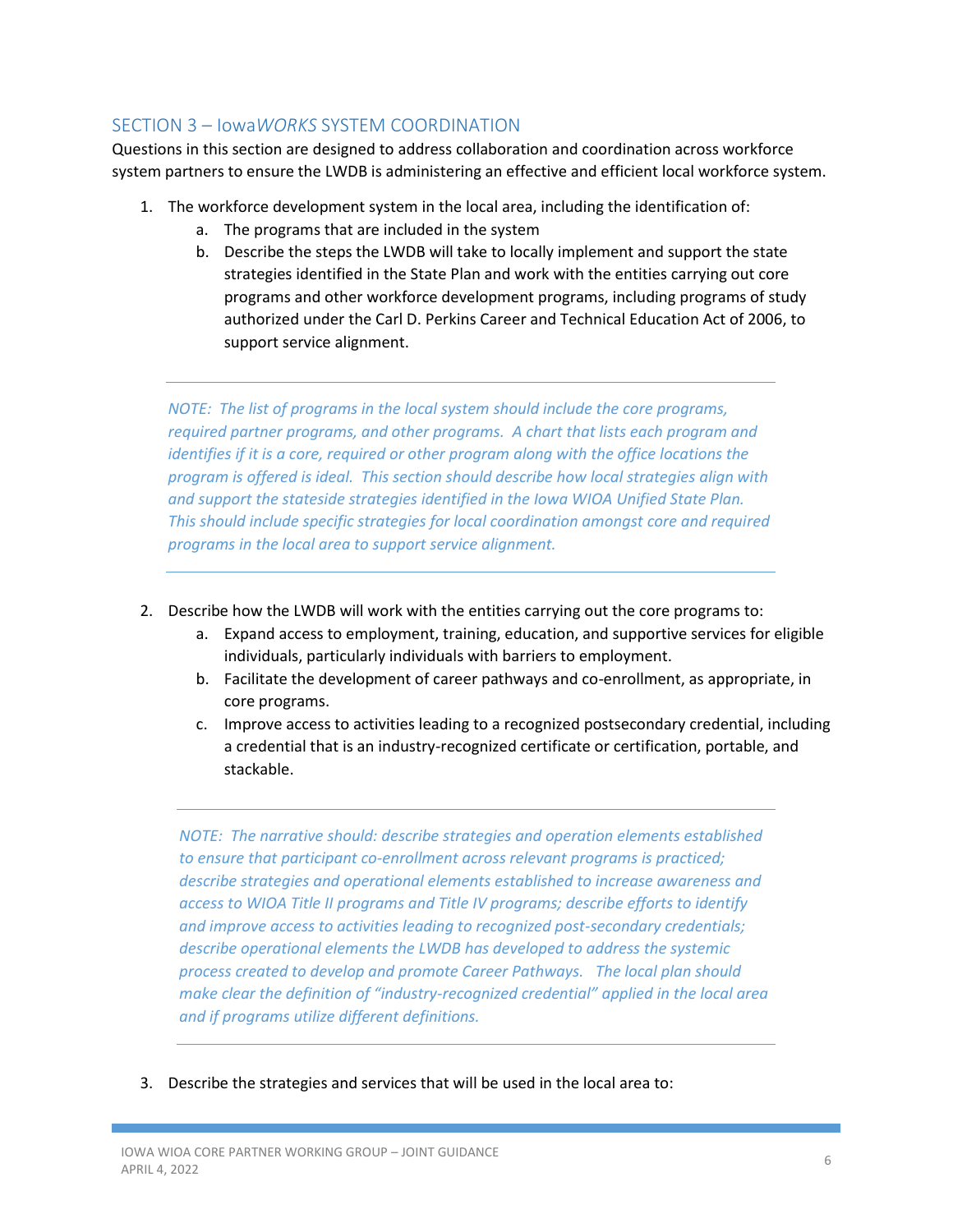- a. Facilitate engagement of employers in workforce development programs, including small employers and employers in in-demand industry sectors and occupations.
- b. Support a local workforce system that meets the needs of employers in the area.
- c. Better coordinate workforce development programs and economic development.
- d. Strengthen linkages between the one-stop delivery system and unemployment insurance programs.
- e. Implement initiatives such as incumbent worker training programs, on-the-job training programs, customized training programs, other work-based learning opportunities, registered apprenticeships, industry and sector strategies, career pathway initiatives, utilization of effective business intermediaries, and other business services and strategies designed to meet the needs of local employers. These initiatives must support the strategies described in a.-c. above.

*NOTE: The narrative should describe the above strategies and services by: indicating how the area will engage employers in in-demand industry sectors and occupations to ensure that employment and training activities in the local area meet the needs of its employers; describe how integrated business services teams are used in the local area to serve employers; describe how the area plans to better coordinate with area economic development strategies; describe how the LWDB can improve strategies and practices to increase business and employer engagement over current levels; describe how the LWDB's strategies and operational elements support unemployment insurance programs and resources employed for the benefit of local area businesses and citizens. The narrative may contain other strategies the area employs to expand employment and training opportunities for workforce system participants in in-demand industries and occupations.*

4. Describe how the LWDB will coordinate local workforce investment activities with economic development activities that are carried out in the local are and how the LWDB will promote entrepreneurial skills training and microenterprise services.

*NOTE: Alignment between the public workforce system and local economic development activities is critical in order to identify and fulfill industry talent needs by training customers for emerging and in-demand job skills. Furthermore, microenterprise development refers to training for the purposes of self-employment. Describe the resources the LWDB will use to promote entrepreneurial skills training and microenterprise services, including how the LWDB will support and promote a training strategy that leads to self-employment. How might this strategy be used to help individuals with barriers to employment, including persons with disabilities?*

5. Describe the one-stop delivery system in the local area, including: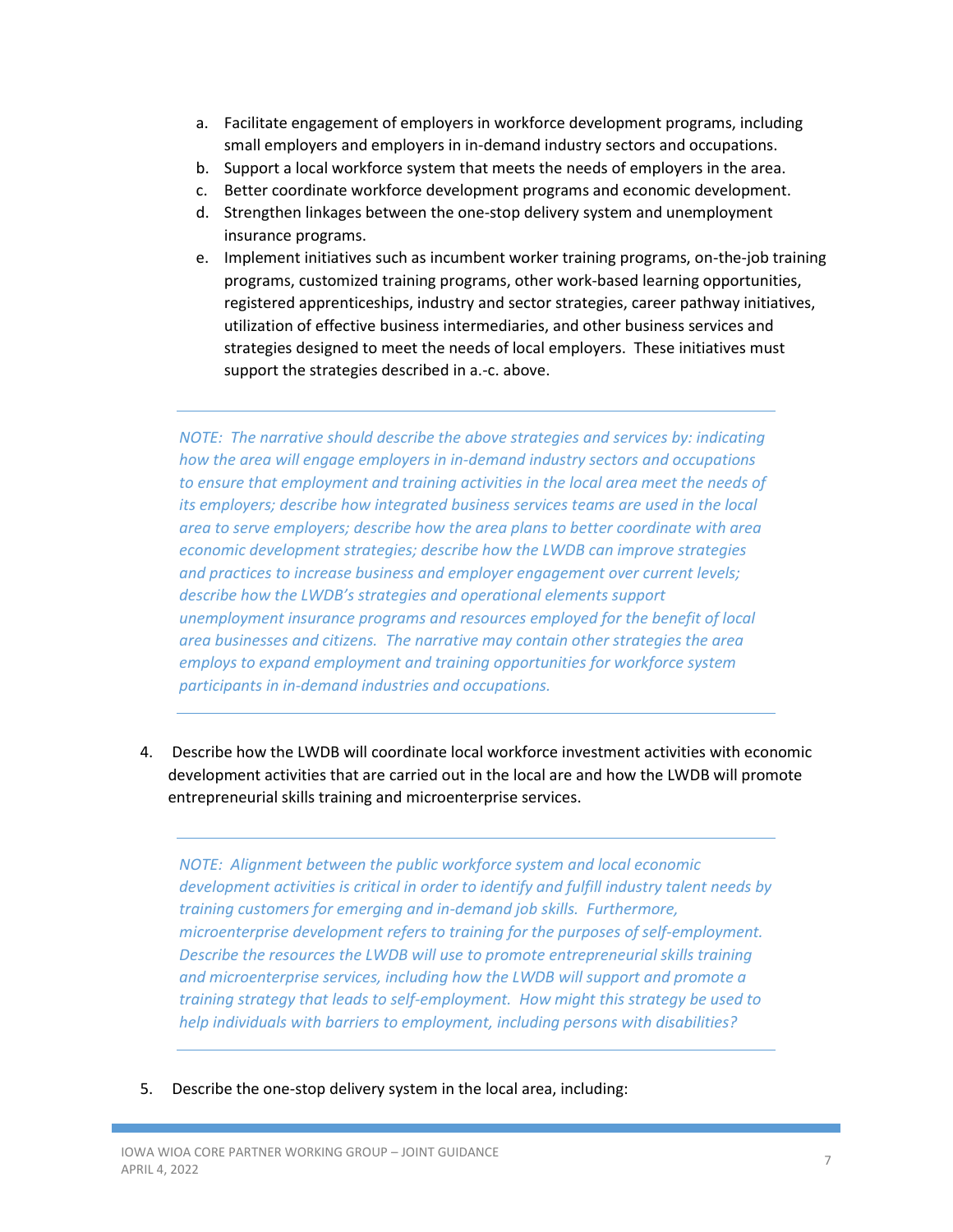- a. How the LWDB will ensure the continuous improvement of eligible providers through the system and that such providers will meet the employment needs of local employers, workers, and job seekers.
- b. How the LWDB will facilitate access to the services provided through the one-stop delivery system, including in remote areas, through the use of technology and other means.
- c. How entities within the one-stop delivery system, including one-stop operators and the one-stop partners, will comply with section 188 of WIOA, if applicable, and applicable provisions of the Americans with Disabilities Act of 1990 regarding the physical and programmatic accessibility of facilities, including providing staff training and support for addressing the needs of individuals with disabilities.
	- i. Include how the LWDB will utilize Disability Access Committees (DACs) as a strategy.
	- ii. Describe the process that an individual would use to request an accommodation as well as how an individual will know what accommodations/assistive technology equipment are available.
	- iii. Describe how partners/operator will ensure individuals with disabilities can participate in workshops and services offered throughout the center.
- d. The roles and resource contributions of the one-stop partners.

*NOTE: The narrative should provide details on how the LWDB will work with eligible training providers in the area to ensure the most current and relevant training is available to meet the needs of local employers, workers, and job seekers. Also describe how services will be provided in remote areas to ensure equal access to all employers and job seekers in the local area. Include how the needs of individuals with disabilities are met, including physical and programmatic accessibility, to ensure access for all center customers. Describe the roles and contributions one-stop center partners make to the system: which programs are offered and where, how are costs shared amongst partners, etc.* 

6. A description and assessment of the type and availability of adult and dislocated worker employment and training activities in the local area.

*NOTE: The narrative should provide a description of how the local area will provide adult and dislocated worker employment and training activities, including a list of the services that are provided and the availability of those services across the local area. Questions you may ask to assess services include: are comprehensive employment and training services offered in the area; what additional services could be provided to increase the success of participants; are all services widely available across the area; what partnerships have been developed locally to increase access to these services in rural areas or areas of low access?*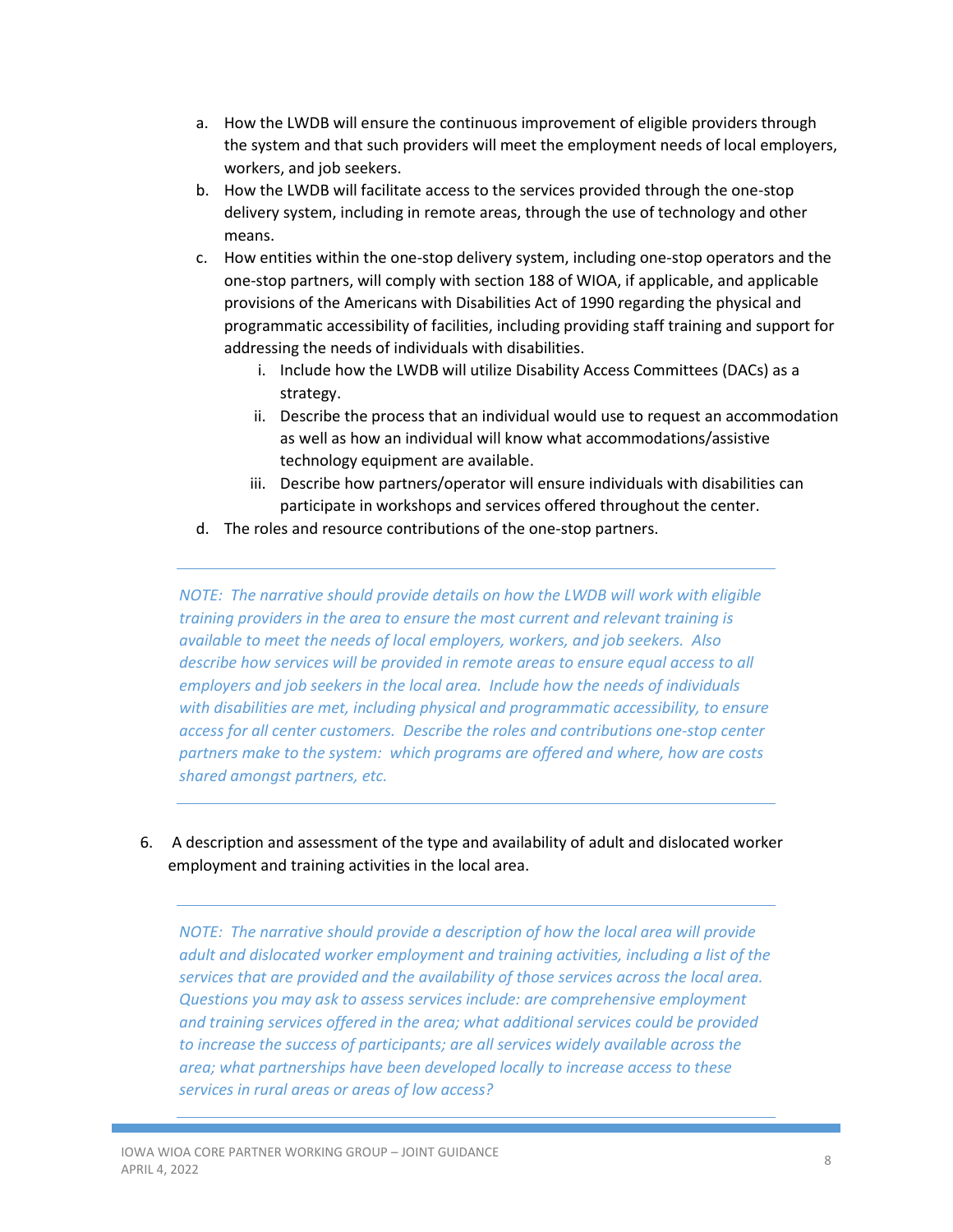7. How the LWDB will coordinate workforce investment activities in the local area with statewide rapid response activities.

*NOTE: The narrative should describe the strategy and roles of IowaWORKS center staff to coordinate and provide rapid response activities locally and in conjunction with statewide activities.*

- 8. The type and availability of youth workforce investment activities in the local area, including activities for youth who are individuals with disabilities, which much include an identification of successful models of such activities.
	- a. Include how the LWDB will utilize the Youth Standing Committee as a strategy.

*NOTE: The narrative should provide a description of how the local area will provide youth activities, including a list of the services that will be provided and the availability of those services across the local area. Questions you may ask to assess services include: are comprehensive employment and training services offered in the area; what additional services could be provided to increase the success of participants; are all services widely available across the area; what partnerships have been developed locally to increase access to these services in rural areas or areas of low access? The narrative must include how the local area will meet the minimum expenditure rate for out-of-school youth and the minimum expenditure rate for youth experiential learning (work experiences). The narrative should also describe how the Youth Standing Committee will guide youth activities in the local area.*

- 9. How the LWDB will coordinate relevant secondary and postsecondary education programs and activities with education and workforce investment activities to coordinate strategies, enhance services, and avoid duplication of services.
	- a. Include the name of the Title II adult education provider grantee(s) in the local area that were included in this coordination.

*NOTE: The narrative should describe LWDB strategies to coordinate and enhance workforce services regarding secondary and postsecondary education. The description needs to include methods involved to avoid duplication of services. Also describe the LWDB actions related to Perkins Act Section 134 biennial "CTE comprehensive needs assessment." Please describe the relevant education programs in the local are that include adult education, community colleges, CECs, private licensed schools and basic skills training.*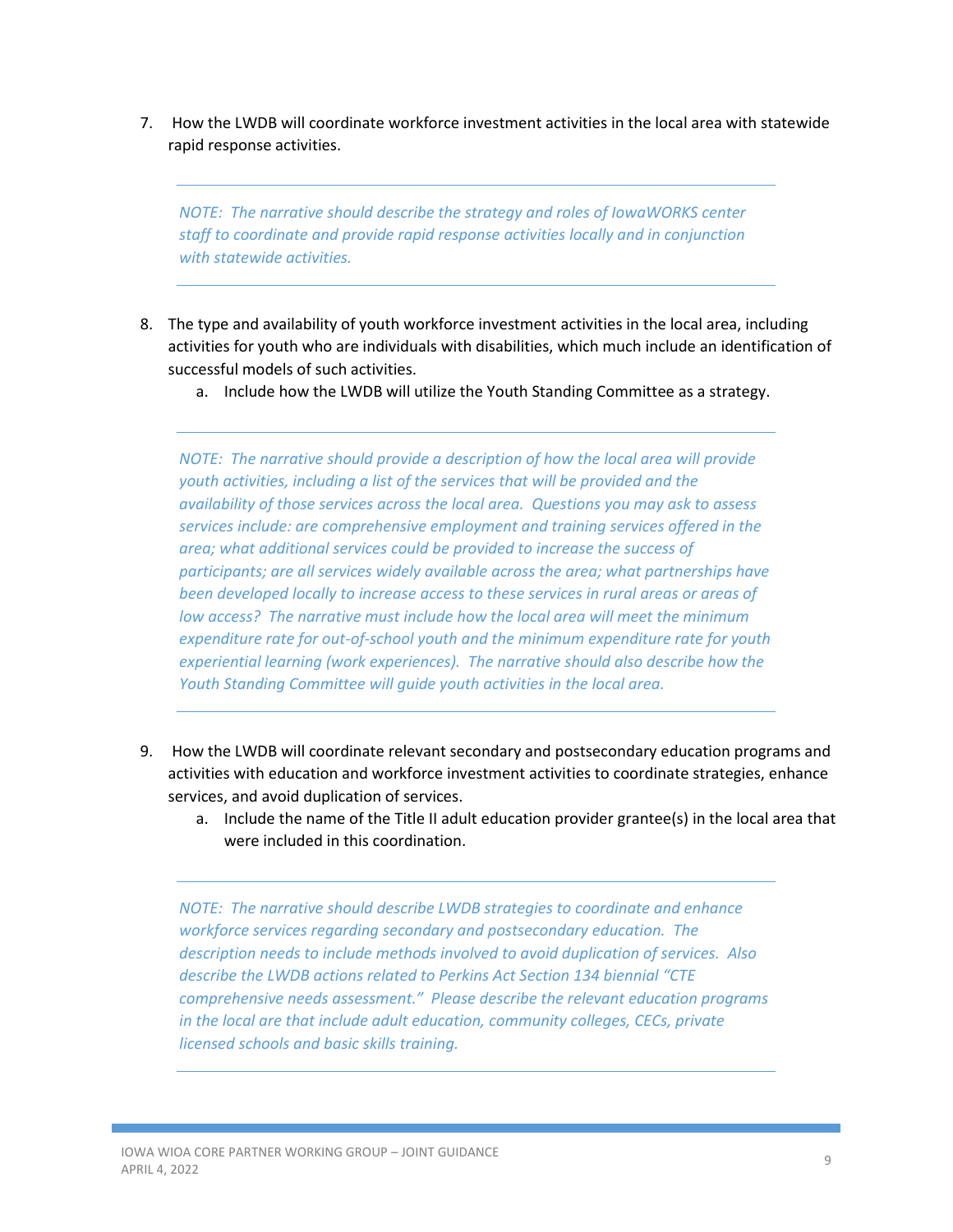10. How the LWDB will coordinate WIOA Title I workforce investment activities with the provision of transportation and other appropriate supportive services in the local area.

*NOTE: The narrative must include a list of the transportation and other supportive services available in the local area. Description how those services will be coordinated with other Title I workforce investment activities in the area, such as, is a supportive service only available if a participant is receiving certain other services? Please provide a link to the LWDB's supportive services policies.*

11. Plans, assurances, and strategies for maximizing coordination, improving service delivery, and avoiding duplication of Wagner-Peyser Act services and other services provided through the one-stop delivery system.

*NOTE: The Wagner-Peyser program is authorized to and should provide many of the same Career Services that can be provided by other WIOA core programs. The plan should describe how core programs coordinate service delivery to maximize the resources and services provided by all WIOA core programs and avoid duplication of services. TEGL 16-16 and TEGL 16-16, Change 1 provide additional information.*

12. How the LWDB will coordinate WIOA Title I workforce investment activities with adult education and literacy activities under WIOA Title II, including how the LWDB will carry out the review of local applications submitted under Title II.

*NOTE: In accordance with WIOA Title II, the Iowa AEFLA grant application requires the LWDB to review all AEFLA applications submitted to IDOE from eligible providers within the local area to determine whether the applications are consistent with their Local Plans. The plan should describe the process the LWDB will following in selecting knowledgeable reviewers to conduct an alignment review of adult basic education and English language acquisition services with one-stop center activities and services as described in the Local Plan. The plan should also detail how the LWDB will disclose, manage, reduce or eliminate conflict of interest from reviewers of the Title II applications for the local area.* 

13. Provide copies of executed cooperative agreements which define how all local service providers, including additional providers, will carry out the requirements for integration of and access to the entire set of services available in the local one-stop delivery system. This includes cooperative agreements (as defined in WIOA Sec. 107(d)(11)) between the Local WDB or other local entities described in WIOA Sec. 101(a)(11)(B) of the Rehabilitation Act of 1973 (29 U.S.C.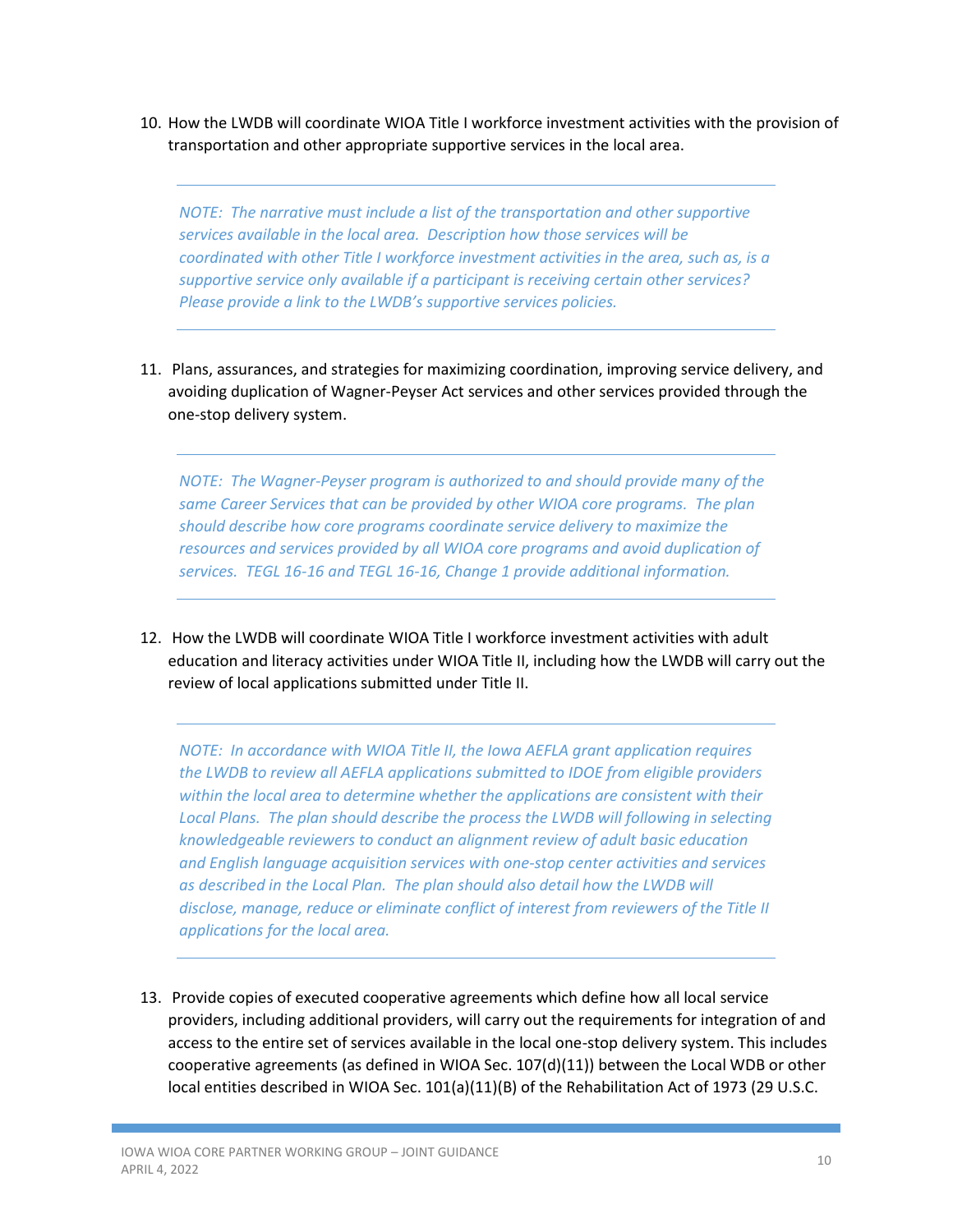721(a)(11)(B)) and the local office of a designated State agency or designated State unit administering programs carried out under title I of the Rehabilitation Act (29 U.S.C. 720 et seq.) (other than Sec. 112 or part C of that title (29 U.S.C. 732, 741) and subject to Sec. 121(f)) in accordance with Sec. 101(a)(11) of the Rehabilitation Act (29 U.S.C. 721(a)(11)) with respect to efforts that will enhance the provision of services to individuals with disabilities and to other individuals, such as cross training of staff, technical assistance, use and sharing of information, cooperative efforts with employers, and other efforts of cooperation, collaboration, and coordination.

*NOTE: To expedite the review process please provide links to the electronic version of all agreements.* 

14. The competitive process that will be used to award sub-grants and contracts for WIOA Title I activities.

*NOTE: Please describe the competitive procurement process established to select WIOA Title I Adult, Dislocated Worker, and Youth service providers by the LWDB. This section should establish the ongoing local procedures used for the procurement and is not specific to any individual procurement completed. Also include the manner in which the LWDB will address the settlement of all contractual and administrative issues, such as protests, appeals, and disputes. This should include an assurance that all federal, state, and local procurement laws, regulations and policies are followed.*

15. Provide information on the local levels of performance negotiated with the Governor and CLEO and LWDB, to be used to measure the performance of the local area and to be used by the LWDB for measuring the performance of the local fiscal agent (where appropriate), eligible providers under WIOA Title I subtitle B, and the one-stop delivery system in the local area.

*NOTE: This section is not required for the PY2021 local plan submission.*

16. The actions the LWDB will take toward becoming or remaining a high-performing WDB, consistent with the factors developed by the State WDB.

*NOTE: This section is not required for the PY2021 local plan submission.*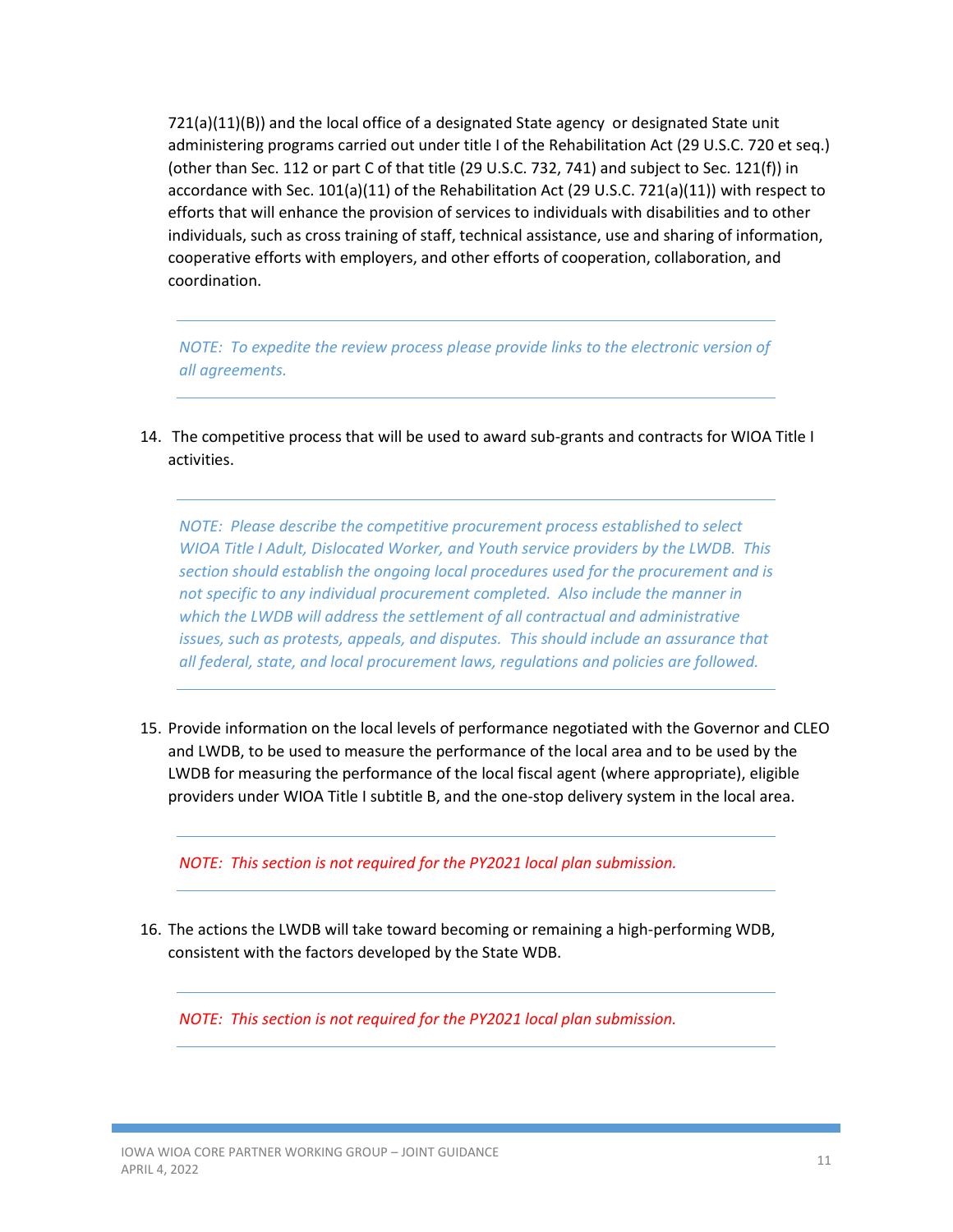- 17. How training services will be provided through the use of individual training accounts (ITAs), including:
	- a. If contracts for training services will be used.
	- b. How the use of contracts will be coordinated with the use of ITAs.
	- c. How the Local WDB will ensure informed consumer choice in the selection of training programs regardless of how the training services are to be provided.

*NOTE: The plan must describe limitations for ITA amount and duration, if established in the local area. Limitations may include a range or maximum amount and length of time. Training contracts may only be used if at least one of the five circumstances listed in TEGL 19-16 section 8 applies. The local plan must include if training contracts will be used and the process for their use. The plan must also describe how the LWDB will ensure consumer choice, for example, will the local area develop forms that must be completed to compare and contracts providers?* 

18. The process used by the LWDB to provide a 20 business days' public comment period prior to submission of the plan, including an opportunity to have input into the development of the local plan, particularly representatives of businesses, education, and labor organizations.

*NOTE: Please describe the methods utilized by the LWDB to ensure robust availability to review the plan by the many local stakeholders. This may include posting the plan online and then advertising and/or further communicating the where the plan can be reviewed. Additionally, the LWDB could host public meetings to review the local plan draft and accept feedback from the public.* 

19. How one-stop centers are implementing and transitioning into an integrated, technologyenabled intake and case management information system for programs carried out under WIOA and by one-stop partners.

*NOTE: The plan should describe how the local area is using technology to integrate application processes and case management of the core and required programs. How are the IowaWORKS case management system and other IT systems used to integrate services, etc.?*

20. A description of how the LWDB will ensure priority of service for the WIOA Title I-B Adult career and training services will be given to recipients of public assistance, other low-income individuals, and individuals who are basic skills deficient (20 CFR 680.600).